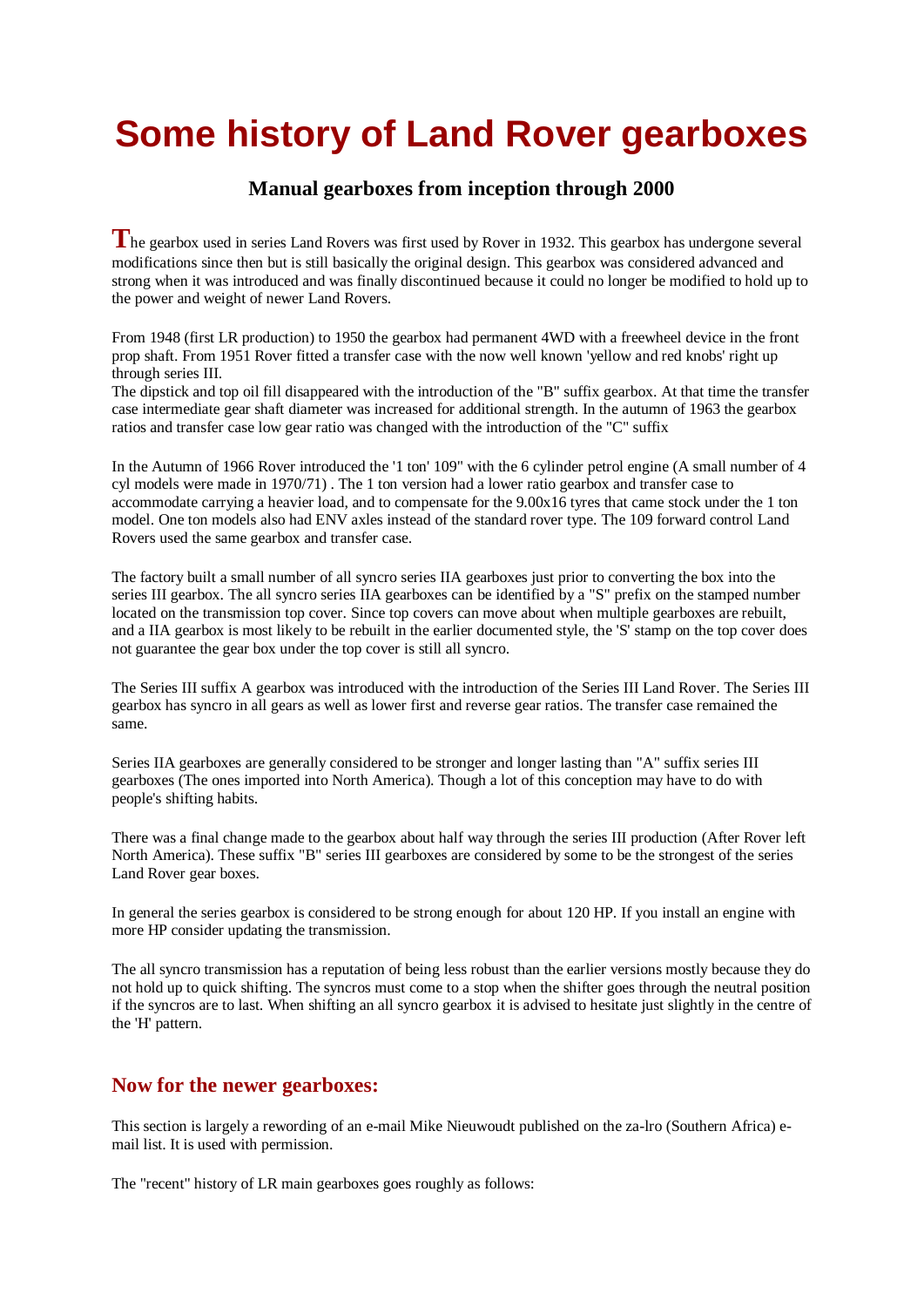**In the beginning** when Rover needed a stronger gearbox for the new Range Rover and the 101 V8s they developed the **LT95**. During this time Rover was part of British Leyland so the LT stands for Leyland Transmission. "95" stands for the distance between the main and lay shafts in mm.

The LT 95 was a robust four speed gearbox with the transfer case built into the same enclosure (but they have different fluid reservoirs). One of the nice things about the LT95 was that there were a number of transfer case ratios available and you did not need to pull the box to change them. The bad thing is that it is a four speed gearbox and Rover decided that they needed a fifth gear for highway driving. The gearbox was used on Range Rover through 1983, all 109 Stage 1 V8, all 101 and on 1983 and 1984 V8 Nineties and One Tens.

**Starting with 1984 models** Rover abandoned the LT95 four speed gearbox and went to five speed gearboxes, the LT77 and the LT85. The LT77 is the lighter duty of the pair. The LT85 was used on the V8 versions of the Ninety and One Ten. Since the LT77 is a 2WD passenger car gearbox, Rover added the **LT230** transfer case for full time 4WD. (LT230? Yes, 230 mm parallel spacing between input and output shafts!)

**1984 through 1990** When Rover (still part of British Leyland) decided to go to a five speed gearbox they picked the existing **LT77** for use in certain vehicles. The LT77 is an updated version of an old Jaguar gearbox that found its way into current model British cars manufactured by British Leyland. Yes the distance between the main and lay shafts is 77 mm. There were two version of this gearbox. The earlier version is known as the short stick version. The later version, introduced around 1988 is known as the long stick version.

The Range Rover received the LT77 in 1984 because it was less expensive than the new LT85 and considered strong enough for the 3.5L V8 to use as a street cruising gearbox. The four cylinder Ninety and One Ten also received the LT77. When the Discovery was introduced it got the LT77 as well.

**1984 through 1991:** The **LT85** (85 mm shaft spacing) was used in all V8 110 and 90 Land Rovers. The LT85 was originally designed under contract by Land Rover for Santana in Spain and was considered to be a strong working gearbox. Rover purchased LT85 gearboxes directly from Santana. It is also known as the Spanish Box. This gearbox was used as originally designed until 1988. A cost reduced, lighter weight, divided case version of the LT85 was introduced in 1988 and used through 1991. The main short coming of the divided case version was its main and lay shaft bearings. The loading on the bearings in 5th gear caused frequent gearbox failure when cruising for long periods of time under high throttle. There was also a bearing quality problem at one stage of manufacture and the gearbox was sensitive to the type of oil used.

In 1991 the relationship between Rover and Santana ended and the LT85 was no longer available to Rover. They needed to find a quick short term solution while they developed a new stronger gearbox.

**1991 through 1993** The **LT77S** was introduced to the Defender V8 line and all models using the Tdi engine as an interim replacement for the no longer available LT85. The LT77S was a strengthened version of the LT77. The 'S' on the LT77S stands for 'Synchromesh'...it was modified for a 'smoother gear change'. The bell housings and input shafts of the LT77S differ between the V8 and Tdi due to Tdi's more aft location.

**1994 and newer:** The **R380** box was introduced as brand new LR gearbox across the entire Land Rover and Range Rover product lines. The R380 is a radically reworked LT77 (The 1940's Jag gearbox remember) with improved main shaft bearing arrangements that provided an overall strengthening of the box. The R380 name stands for "Rated to 380 Nm input". But the R380 still has the LT77's 77 mm shaft spacing. Since Rover was no longer part of British Leyland the LT prefix was abandoned.

The V8 and Tdi R380 gearboxes have different bell housings and primary input shafts. They will interchange by swapping these parts.

The R380 quickly got a bad name from gear problems and accelerated main shaft spline wear where it mates with the LT230 transfer case.

The LT230 accelerated main shaft spline wear problem had been present on all previous LT230 equipped Land-Rovers, irrespective of the gearbox it was mated to. This design problem was kept low key until a lot of customers complained about R380 problems.